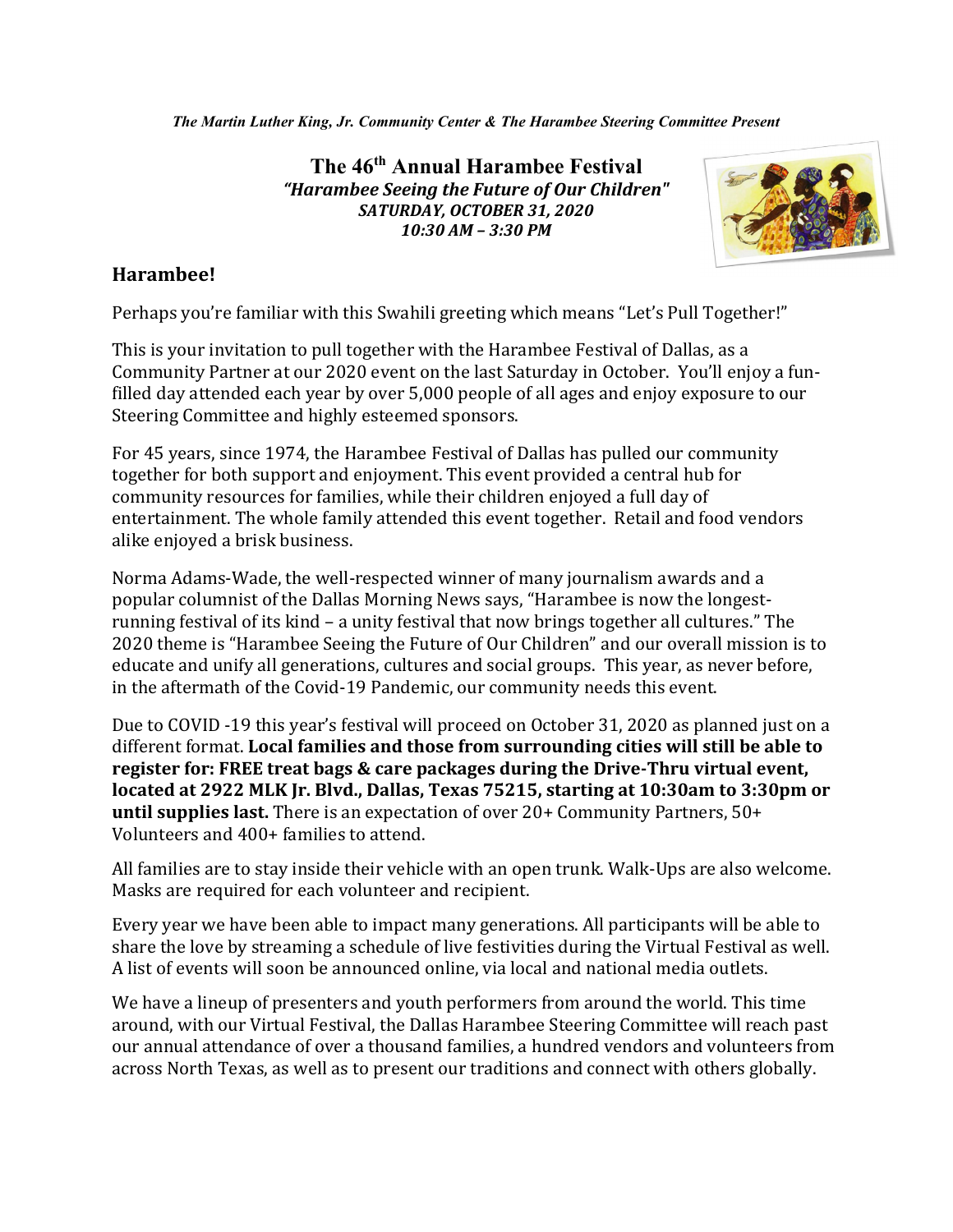The majority of the population carries a mobile device and has a social media account. By acquiring a streaming platform such as Facebook or YouTube and the right promotional mix, the festival will reach well over millions, if not in one day, definitely over one month. Using cross promotions with sponsors, partners, performers, presenters and volunteers, what a great opportunity to reach over a million people across the country and the globe on a mobile format through social media, live streaming views, shares and downloads.

The Harambee Festival is an event you can trust. The Steering Committee insists on a positive, secure experience for every participant. Each of our previous 45 years have been incident-free. Our volunteers earned community service hours and a free lunch.

The Harambee Festival Community Partner is a vital part of this awesome festival and we urge you to join us in making this a special day for our community. This opportunity comes to you with few obligations. All Community Partner spaces are 10' x 10' with a 6 foot table & 2 chairs. You must bring your own canopy/tent. No alcoholic beverages are allowed. **We require a donation of \$50**. This donation will benefit the Martin Luther King, Jr. Community Center and the Harambee Festival Steering Committee.

With your participation and the participation of like-minded community partners we can continue this important community event. Please consider having your business participate as a community partner and share this opportunity with others who wish to promote the success of future generations in our community.

## **Please sign up for your space NO LATER THAN Friday, October 2, 2020. Any applications received after the requested due date will be \$75.**

For more information, please visit [www.harambeedallas.org.](http://www.harambeedallas.org/) Further questions can be directed to Willie Minor (214-978-7164) or Bobbie Murkledove (214-533-2054) or send an email to [dallasharambeefestival@yahoo.com](mailto:dallasharambeefestival@yahoo.com) .

Sincerely,

Willie H. Minor, Jr.

Chairman